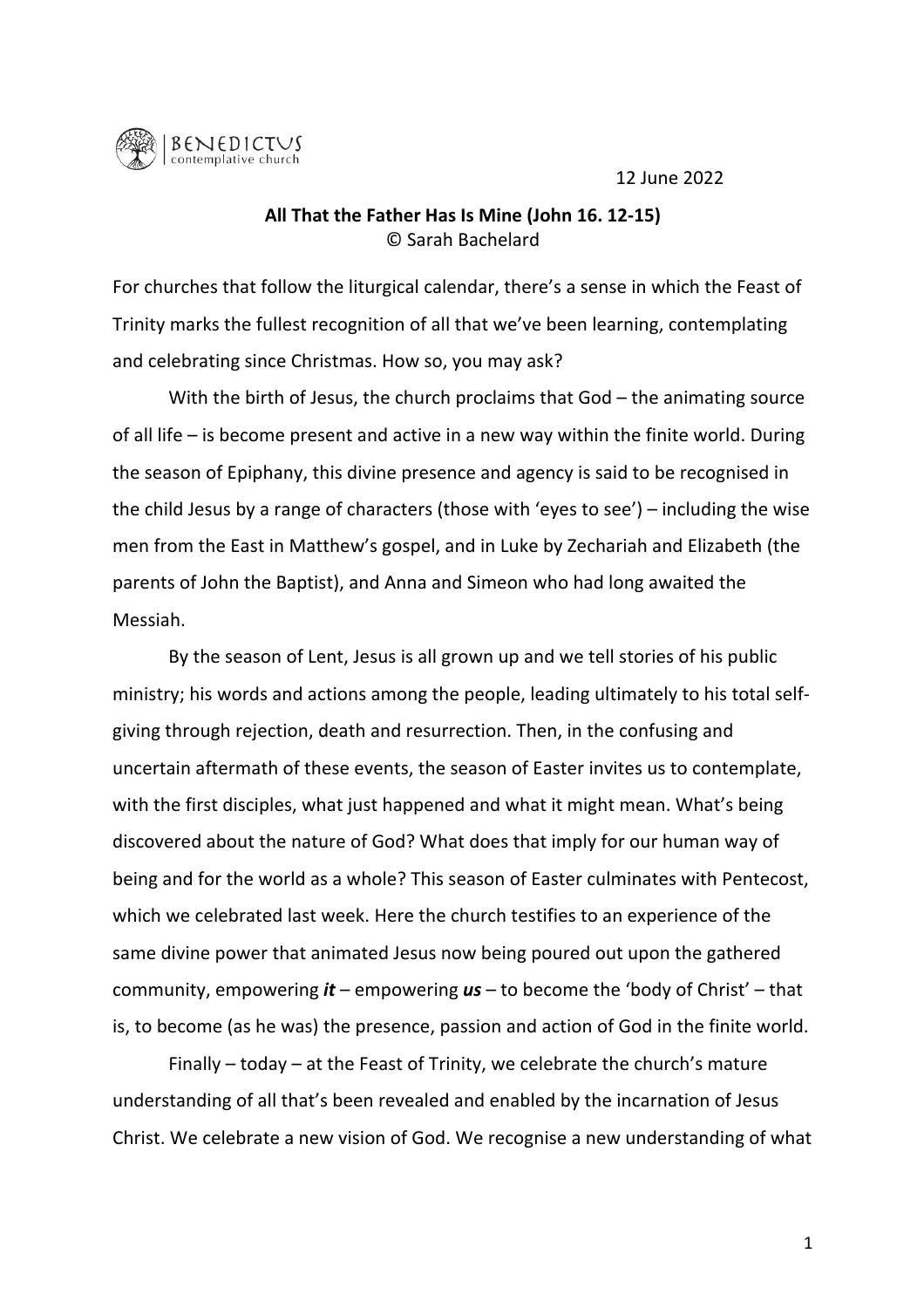it means to be fully human and how that becomes possible for us. So today, I want to say a little about this Trinitarian distillation of divine and human meaning.

'All that the Father has is mine' (John 16.15). Again and again, in John's gospel, Jesus insists there is no gap between what he says and does, and what God says and does. 'Very truly, I tell you', he declares, 'the Son can do nothing on his own, but only what he sees the Father doing: for whatever the Father does, the Son does likewise' (5.19). And again, 'The Father and I are one' (10.30). Jesus explicitly claims a unity, even an identity, between himself and God, between himself and the source of all being. That sounded blasphemous to his contemporaries. But the gospels insist that to recognize him truly is to recognize his union with the divine  $-$  to recognize his divinity. As when Thomas exclaims at the end of all his doubting: 'My Lord and my God' (John 20.28). Equally, it's to recognize that if we have seen Jesus we have seen the Father (John 14.9). For, as Archbishop Michael Ramsay once put it, 'God is Christlike and in him is no un-Christ-likeness at all'. 'The Father and I are one'.

And yet, again and again, Jesus addresses God as if addressing 'another'. He relates to his 'Father'; he is responsive, obedient. 'If I am not doing the works of my Father, then do not believe me. But if I do them, even though you do not believe me, believe the works, so that you may know and understand that the Father is in me and I am in the Father' (John 10.37-38). This suggests there's differentiation, relationship, responsivity in this union, and not a simple identity.

And it's this differentiation, this 'between', that gives rise to a third. For connecting Jesus and his Father, going between, sustaining union, is love. Over time, the church came to understand this bond of love as itself a form of divine agency  $$ the Holy Spirit. This Spirit is the gift exchanged between Father and Son  $-$  not independent of them, yet not reducible to either. And the revelation of the New Testament is that this same 'go-between' Spirit may be bestowed on us with the same effect  $-$  that is, with the effect of enabling our communion with God, our growth in relationship with reality. So Jesus promises his disciples, 'When the Spirit of truth comes, he will guide you into all the truth ... He will glorify me [that is, he will

2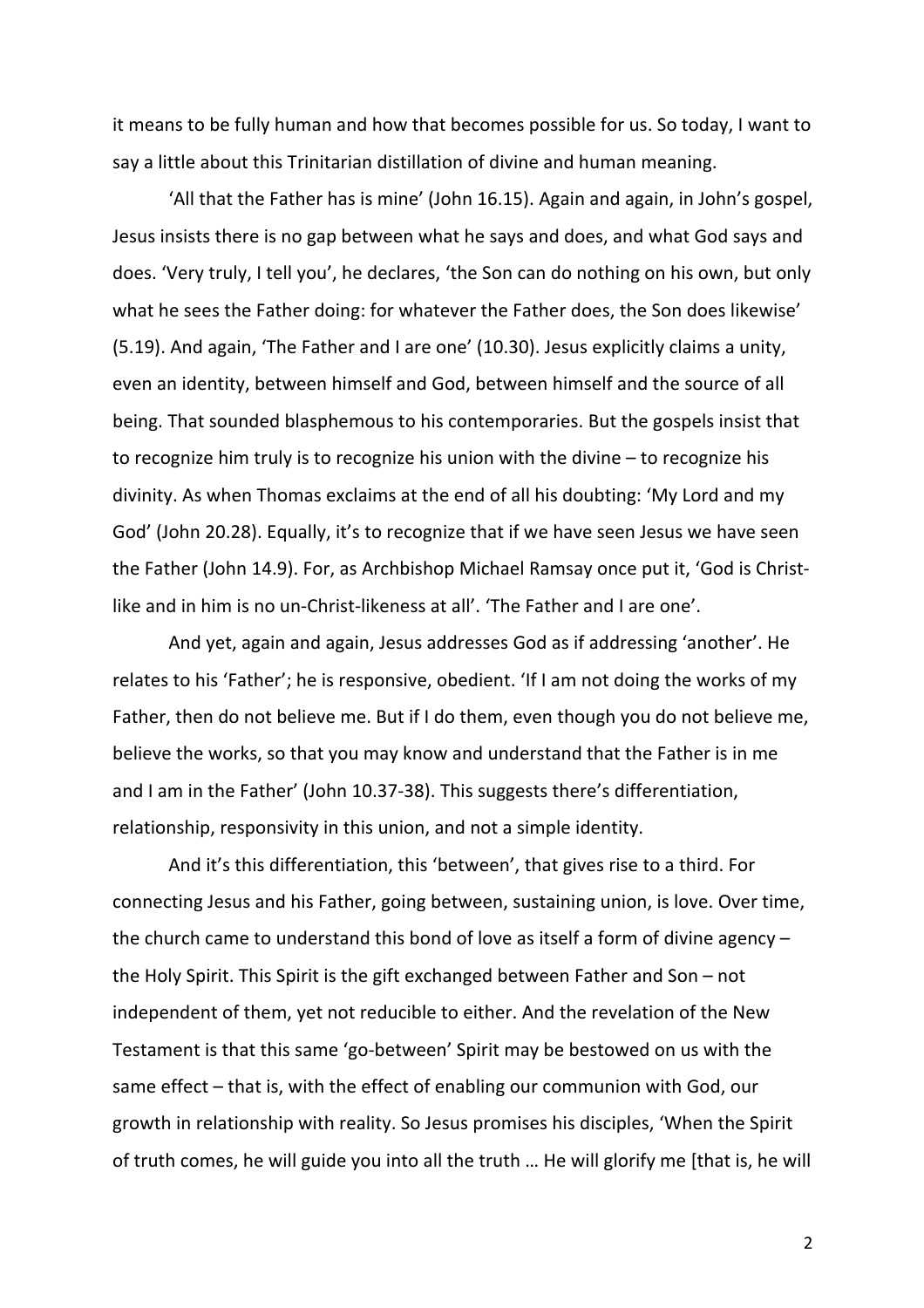make me known], because he will take what is mine and declare it to you' (16.13-14). If you receive him, to paraphrase the opening words of John's gospel, you will have power to become children of God, 'born, not of blood or of the will of the flesh or of the will of man, but of God' (John 1.12-14).

Well, none of this is easy to grasp. And in fact the Trinitarian language for God which began to emerge in the New Testament led to centuries of theological and philosophical questioning. In and through Jesus, something seemed to have happened which could not be contained in the conceptual frameworks previously available  $-$  so a new set of concepts, a new way of thinking about God, about being had to be discovered. It's easy to feel impatient with what can seem the obscurity and technicality of all this. God is one substance coexisting in three co-equal, coeternal, con-substanial divine persons, the Son begotten of the Father, the Spirit proceeding from the Father and the Son (or maybe not  $-$  if you're in the Orthodox tradition, where the Spirit proceeds from the Father alone), and so forth. But as Rowan Williams has pointed out, if we're going to act towards Jesus in certain ways, then the question inevitably arises as to how we speak *about* him as well as *to* him.<sup>1</sup> The theologian's 'conceptual labours' are not an end in themselves. But they are concerned with integrity; with whether our prayer and practice can be intelligibly connected to our understanding of reality and so can truly deepen our living. In the last part of this reflection, I want to touch on three aspects of the Trinitarian vision of God that seem to me to matter for how we pray and who we may become.

First – God is one. God is self-consistent. Wherever and however God is said to be present and active, then (as the Prayer of Approach in the Anglican tradition puts it) God is 'the same God, whose nature is always to have mercy'. The Trinitarian insistence on the one-ness of God is a ground for trust. And though we speak (rightly) of the mystery and unknowability of God, though we recognize God is beyond our full comprehension, we nevertheless also proclaim there is nothing capricious about God, no contradiction in what God is up to in the world, no double

<sup>&</sup>lt;sup>1</sup> Rowan Williams, *Christ the Heart of Creation* (London: Bloomsbury, 2018), p.xvi.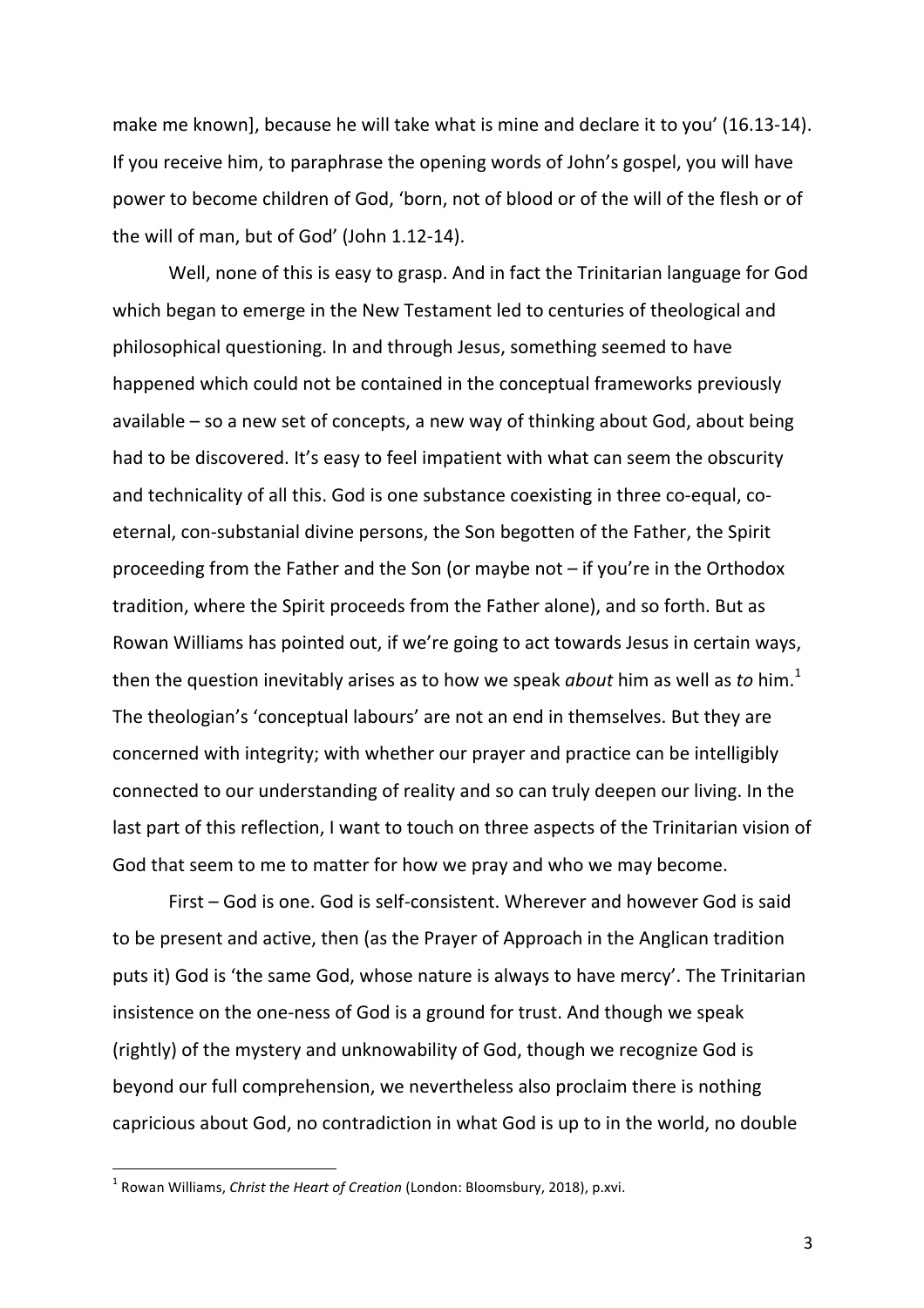binds set up for us to fall into. I've already cited Archbishop Ramsay's words: 'God is Christ-like in whom there is no un-Christ-likeness at all'. And the same can be said of the Spirit. And this helps with discerning what really is of God and what  $\sin't - as$ when St Paul, teaching the Corinthian community how to discern the Spirit of God from a range of other enthusiasms, reminds them: 'Therefore I want you to understand that no one speaking by the Spirit of God ever says, "Let Jesus be cursed!" and no one can say "Jesus is Lord" except by the Holy Spirit' (1 Cor. 12.3). God is one.

Second – God is relational; God is 'being as communion' as Orthodox theologian, John Zizioulas puts it. More verb than noun, to proclaim that God is love is not just to describe what God characteristically does, but to recognize the act of loving, giving and receiving, as eternally constitutive of the being of God, eternally constitutive of the ground of all being. God is nothing but 'a relationship of loving and adoring self-giving, a pouring out of life towards the Other'.<sup>2</sup> 'All that the Father has is mine'. The Trinitarian insistence on the relationality of God is an encouragement to openness and receptivity, for it is God's nature to give of God's self. 

Third – and relatedly – God is participat-able. In Trinitarian vision, the incarnation of the Son and the sending or giving of the Holy Spirit are expressions of Love's eternal desire to share Love's life and joy. To the extent that we are responsive, receptive to this presence and action of God, we are drawn into radical communion with the love at the heart of being. And the paradox is that this makes us not less, but more fully human; not less, but more fully and freely ourselves. Receiving the gift of the Love that draws us into Christ-likeness, does not make us clones. For, in the words of poet Gerard Manley Hopkins (in 'As Kingfishers Catch Fire'):

 $2$  Rowan Williams, Address to the Thirteenth Ordinary General Assembly of the Synod of Bishops on *The New Evangelization for the Transmission of the Christian Faith*, October 2012, http://rowanwilliams.archbishopofcanterbury.org/articles.php/2645/archbishops-address-to-the-synod-ofbishops-in-rome.html.